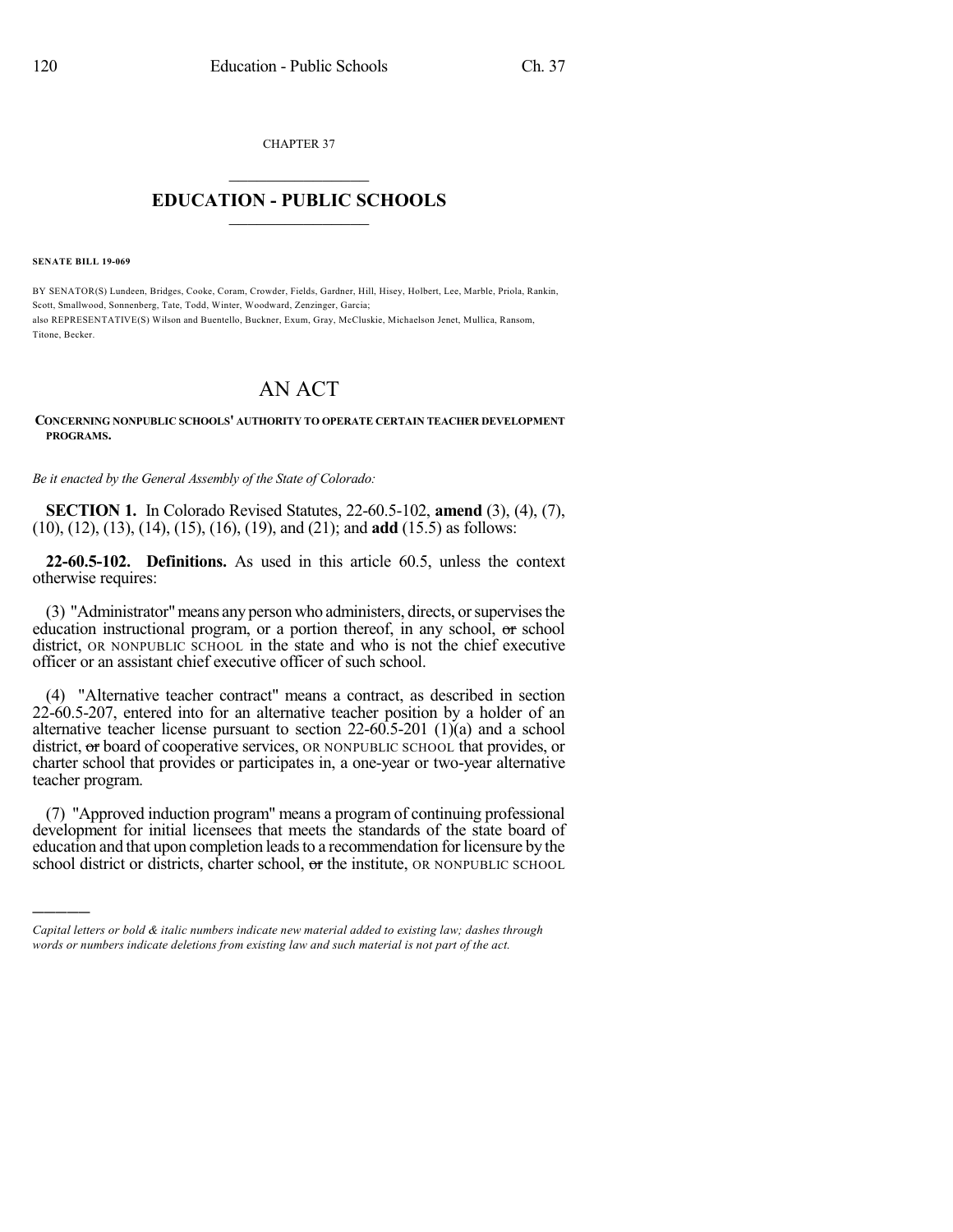providing such induction program.

(10) "Designated agency" means a school district or districts, a board of cooperative services, an accepted institution of higher education, a nonprofit organization, a charter school, the institute, A NONPUBLIC SCHOOL, or any combination thereof, that is responsible for the organization, management, and operation of an approved alternative teacher program.

(12) "Mentor administrator" means any administrator who is designated by the school district or districts, charter school, or the institute, OR NONPUBLIC SCHOOL providing an approved induction program for initial administrator licensees and who has demonstrated outstanding administrative skills and school leadership and can provide exemplary modeling and counseling to initial administrator licensees participating in an approved induction program.

(13) "Mentor principal" means any principal who is designated by the school district or districts, charter school, or the institute, OR NONPUBLIC SCHOOL providing an approved induction program for initial principal licensees and who has demonstrated outstanding principal skills and school leadership and can provide exemplarymodeling and counseling to initial principal licensees participating in an approved induction program.

(14) "Mentor special services provider" means any special services provider who is designated by the school district or districts, charter school, or the institute, OR NONPUBLIC SCHOOL providing an approved induction program for initial special services licensees and who has demonstrated outstanding special services provider skills and school leadership and can provide exemplary modeling and counseling to initial special services licensees participating in an approved induction program.

(15) "Mentor teacher" means:

(a) A teacher designated by the school district,  $\sigma$ r charter school, OR NONPUBLIC SCHOOL employing an alternative teacher and who has demonstrated outstanding teachingandschoolleadershipandcanprovide exemplarymodelingandcounseling to alternative teachers participating in an alternative teacher program; or

(b) Any teacher who is designated by the school district or districts, charter school, or the institute, OR NONPUBLIC SCHOOL providing an approved induction program for initial teacher licensees and who has demonstrated outstanding teaching and school leadership and can provide exemplary modeling and counseling to initial teacher licensees participating in an approved induction program.

(15.5) "NONPUBLIC SCHOOL" MEANS ANY INDEPENDENT OR PAROCHIAL SCHOOL THAT PROVIDES A BASIC ACADEMIC EDUCATION, AS DEFINED IN SECTION 22-33-104 (2)(b). NEITHER THE STATE BOARD OF EDUCATION NOR ANY LOCAL SCHOOL BOARD OF EDUCATION HAS JURISDICTION OVER THE INTERNAL AFFAIRS OF ANY INDEPENDENT OR PAROCHIAL SCHOOL IN COLORADO.

(16) "Principal"means anyperson who is employed asthe chief executive officer or an assistant chief executive officer of any school OR NONPUBLIC SCHOOL in the state and who administers, directs, or supervises the education instructional program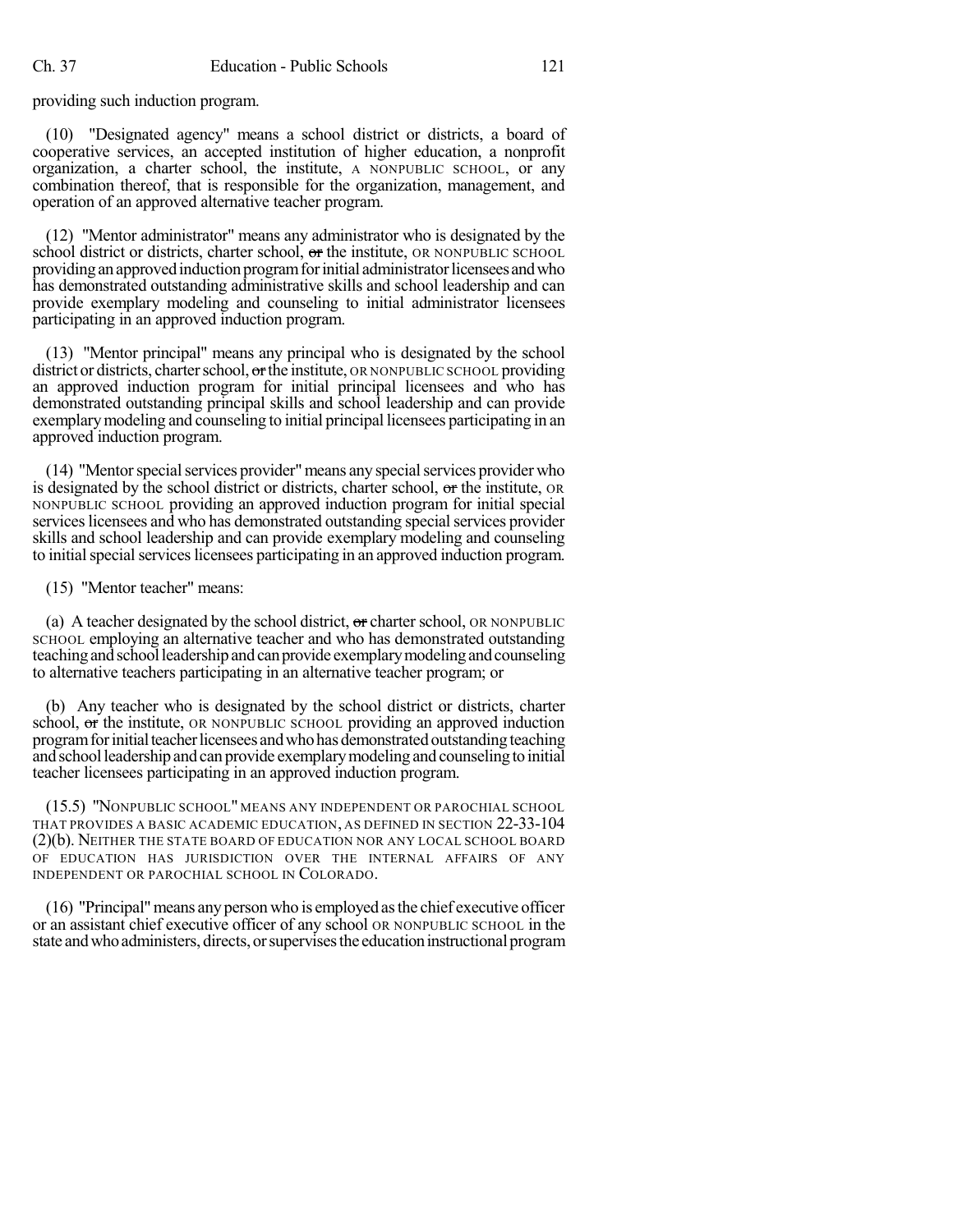in such school OR NONPUBLIC SCHOOL.

(19) "Specialservices provider"means anyperson otherthan a teacher, principal, or administrator who is employed by any school district, charter school, or the institute, OR NONPUBLIC SCHOOL to provide professional services to students in direct support of the education instructional program.

 $(21)$  "Teacher" means any person employed to instruct students in any school OR NONPUBLIC SCHOOL in the state.

**SECTION 2.** In Colorado Revised Statutes, 22-60.5-108, **amend** (4) as follows:

**22-60.5-108. Procedure - denial, suspension, annulment, or revocation license, certificate, endorsement, or authorization.** (4) When the department of education denies, annuls, or revokes a license, certificate, endorsement, or authorization because the applicant or holder was convicted of felony child abuse or a felony offense involving unlawful sexual behavior pursuant to section  $22-60.5-107(2.5)$ , the department shall enter into a settlement agreement with that individual that prohibits the individual from ever teaching at a public or private NONPUBLIC school in the United States.

**SECTION 3.** In Colorado Revised Statutes, 22-60.5-111, **amend** (14)(a), (14)(b) introductory portion,  $(14)(b)(I)$ ,  $(14)(b)(II)$ ,  $(14)(c)(II)$ , and  $(14)(e)(I)$  as follows:

**22-60.5-111. Authorization - types - applicants' qualifications - rules.** (14) **Principal authorization.** (a) The department may issue a principal authorization to a person who does not hold a principal license but who holds an earned baccalaureate or higher degree from an accepted institution of higher education and who will be employed pursuant to the provisions of section 22-60.5-305.5 by a school district, or charter school, OR NONPUBLIC SCHOOL under an individualized alternative principal program if the program is approved by the state board of education as provided in this subsection (14). A school district may employ a person who holds a principal authorization to perform the duties of a principal or a vice-principal in a school, so long as the person who holds the authorization is under the supervision of a professional principal licensee.

(b) To receive a principal authorization, a person, in collaboration with a school district, charter school,  $\sigma$  the institute, OR NONPUBLIC SCHOOL, shall submit to the department of education documentation that includes:

(I) The course work, practicums, and other educational requirements, identified by the person and the collaborating school district, charter school, or the institute, OR NONPUBLIC SCHOOL that will comprise the person's individualized alternative principal program and that the person will complete while he or she is employed under the principal authorization; and

(II) A letter from the collaborating school district or charter school stating the school district's, or charter school's, OR NONPUBLIC SCHOOL's intention to employ the applicant as a principal or a vice-principal upon issuance of the principal authorization; and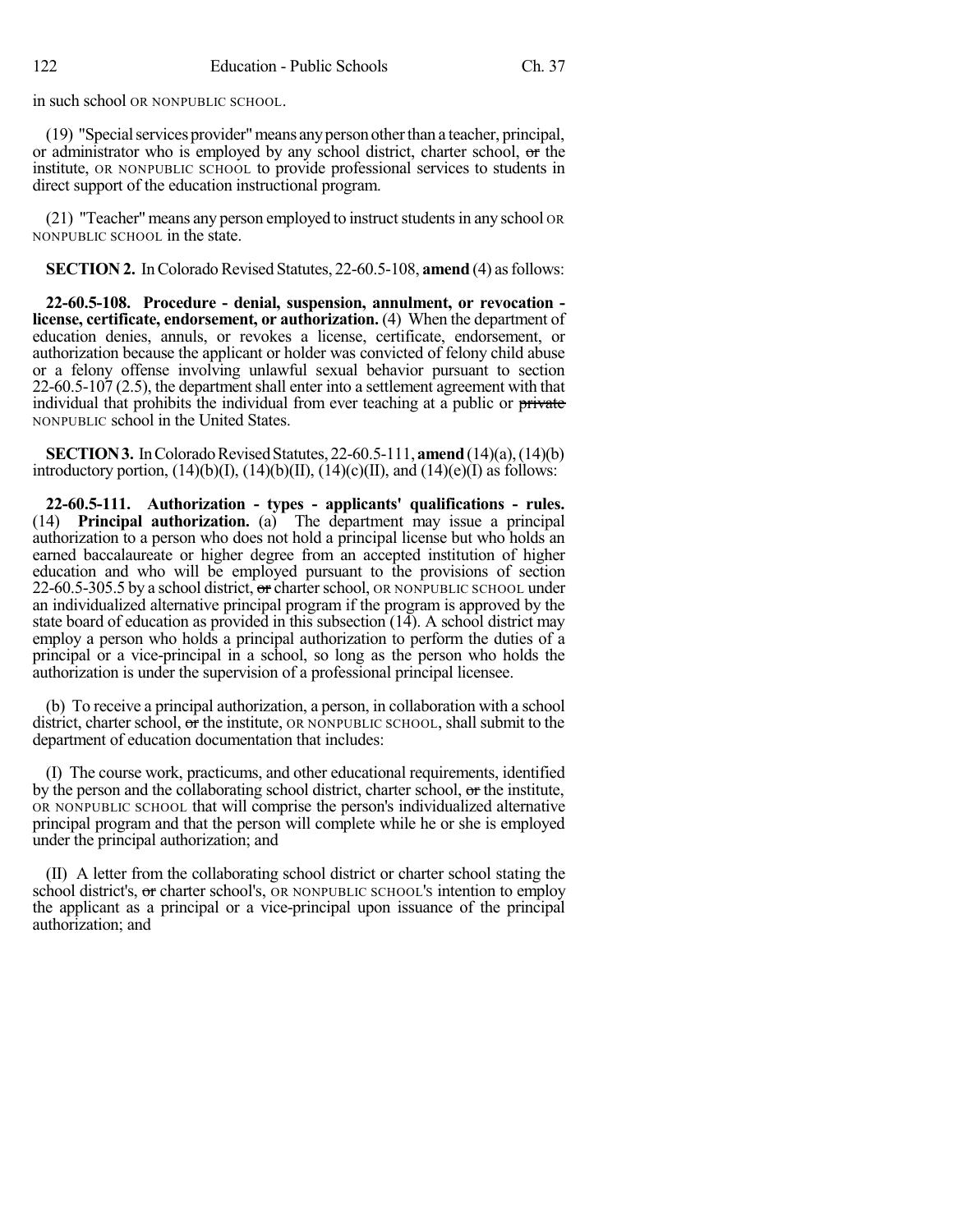(c) At a minimum, a person's individualized alternative principal program shall ensure that:

(II) The person receives coaching and mentoring from one or more licensed principals and administrators and continuing performance-based assessment of the person's skills development; EXCEPT THAT, IF THE PERSON PARTICIPATES IN AN INDIVIDUALIZED ALTERNATIVE PRINCIPAL PROGRAM OFFERED BY A NONPUBLIC SCHOOL, THE PERSON MUST RECEIVE COACHING AND MENTORING FROM ONE OR MORE PRINCIPALS AND ADMINISTRATORS WHO HAVE THREE OR MORE YEARS OF EXPERIENCE IN A NONPUBLIC SCHOOL; and

(e)  $(I)$  A school district, or charter school, OR NONPUBLIC SCHOOL that employs a person who holds a principal authorization may provide an induction programfor the person, as described in section 22-60.5-304. If the person successfully completes the induction programwhile employed underthe principal authorization, the person may apply completion of the induction program toward meeting the requirements for a professional principal license.

**SECTION 4.** In Colorado Revised Statutes, **amend** 22-60.5-114 as follows:

**22-60.5-114. State board of education - waivers.** (1) Notwithstanding any law to the contrary and upon application of any institution of higher education, school district, board of cooperative services, charter school,  $\sigma$ rthe institute, OR NONPUBLIC SCHOOL the state board of education is authorized to waive any requirement imposed by this article 60.5 in regard to alternative teacher programs or approved induction programs. Such waiver may be granted only upon a majority vote of the members of the state board of education and upon a sufficient showing that such waiver is necessary to allow innovative programs intended to improve the quality of such educators. The state board of education shall promulgate rules regarding such procedures and criteria necessary for the implementation of this section.

(2) Notwithstanding the provisions of subsection (1) of this section, the state board of education may grant a waiver of the induction program requirement upon a two-thirds majority vote of the board members and upon a sufficientshowing that implementation of an induction program would cause extreme hardship to the school district, charter school, or the institute, OR NONPUBLIC SCHOOL. An application for waiver ofthe induction programrequirementshall include a plan for the support, assistance, and training of initially licensed educators.

(3) Upon application by a school district, NONPUBLIC SCHOOL, or board of cooperative services, the state board may grant a waiver of the requirement that a person applying for an initial license demonstrate professional competencies. Such a waiver may be granted only by a two-thirds majority vote of the board members following a demonstration that:

(a) The license applicant is employed by the school district, NONPUBLIC SCHOOL, or board of cooperative services under an authorization issued pursuant to section 22-60.5-111;

(b) Enforcement of the requirement would cause extreme hardship to the school district, NONPUBLIC SCHOOL, or board of cooperative services or to the license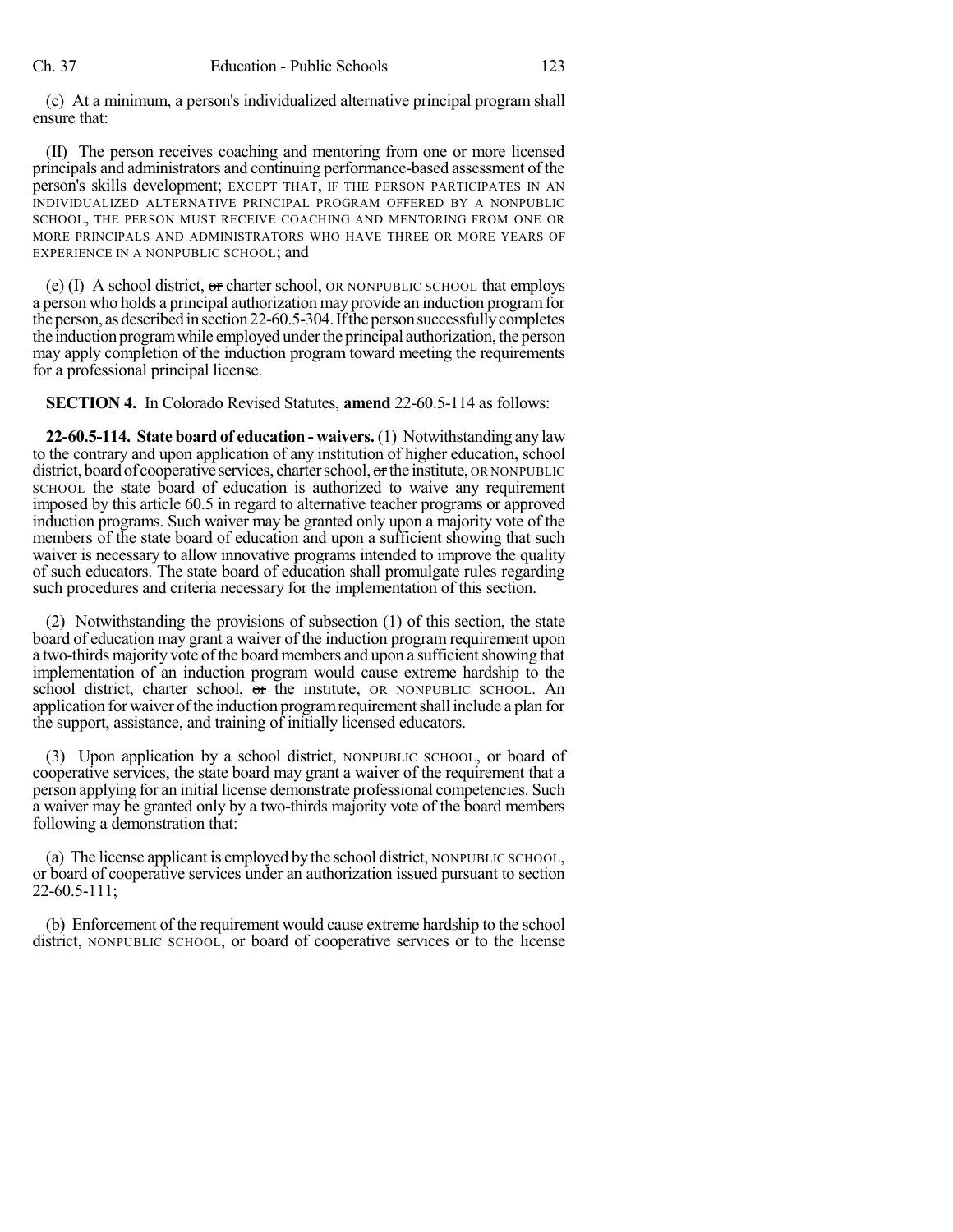applicant; and

(c) The skill level of the license applicant is comparable to the skill level of an applicant who has successfully demonstrated professional competencies. The school district, NONPUBLIC SCHOOL, or board of cooperative services shall provide documentary evidence of the skill level of the license applicant.

**SECTION 5.** In Colorado Revised Statutes, 22-60.5-115, **amend** (2)(e) as follows:

**22-60.5-115. Rules.** (2) The state board of education shall promulgate rules as necessary to implement sections 22-60.5-201(1)(a) and 22-60.5-205. The rules must include, but need not be limited to, the following:

(e) Procedures and criteria for performance evaluations of alternative teachers which shall be in accordance with section 22-9-106. However, the state board may provide for such performance evaluations by mentor teachers. NOTWITHSTANDING ANY OTHER PROVISION OF THIS ARTICLE 60.5, A NONPUBLIC SCHOOL IS NOT REQUIRED TO CONDUCT PERFORMANCE EVALUATIONS OF ANY TEACHER IN ACCORDANCE WITH SECTION 22-9-106; EXCEPT THAT THE STATE BOARD MAY REQUIRE A NONPUBLIC SCHOOL TO PERIODICALLY EVALUATE A PERSON PARTICIPATING IN AN INDUCTION PROGRAM OR ALTERNATIVE PREPARATION PROGRAM PURSUANT TO THIS ARTICLE 60.5 TO ENSURE THAT THE PERSON MEETS OR EXCEEDS THE QUALITY STANDARDS ESTABLISHED BY THE STATE BOARD FOR THAT PERSON'S PROFESSION.

**SECTION 6.** In Colorado Revised Statutes, 22-60.5-201, **amend** (1)(a)(IV),  $(1)(a)(V), (1)(b)(III)(A), and (1)(c)(I)(B)$  as follows:

**22-60.5-201. Types of teacher licenses issued - term - definition - rules.** (1) The department is designated as the sole agency authorized to issue the following teacher licenses to persons of good moral character:

(a) **Alternative teacher license.** (IV) An alternative teacher license is valid in any school district, or charter school, OR NONPUBLIC SCHOOL and entitles the holder to work exclusively as an alternative teacher pursuant to the terms of an alternative teacher contract. A holder of an alternative teacher license isthe teacher of record.

(V) For applicants enrolled in a one-year alternative teacher program, the alternative teacher license issued pursuant to this subsection  $(1)(a)$  is valid for a period of one year after the date of issuance and may be renewed for only one additional year, but only upon written evidence that the employing school district, board of cooperative services, or charter school, OR NONPUBLIC SCHOOL anticipates extending the alternative teacher's contract for one additional year pursuant to section 22-60.5-207 (2). For applicants enrolled in a two-year alternative teacher program, the alternative teacher license issued pursuant to this subsection (1)(a) is valid for a period of two years after the date of issuance.

(b) **Initial teacher license.** (III) (A) An initial teacher license is valid in any school districts OR NONPUBLIC SCHOOLS that provide, or charter schools that provide or participate in, an approved induction program for teachers or have obtained a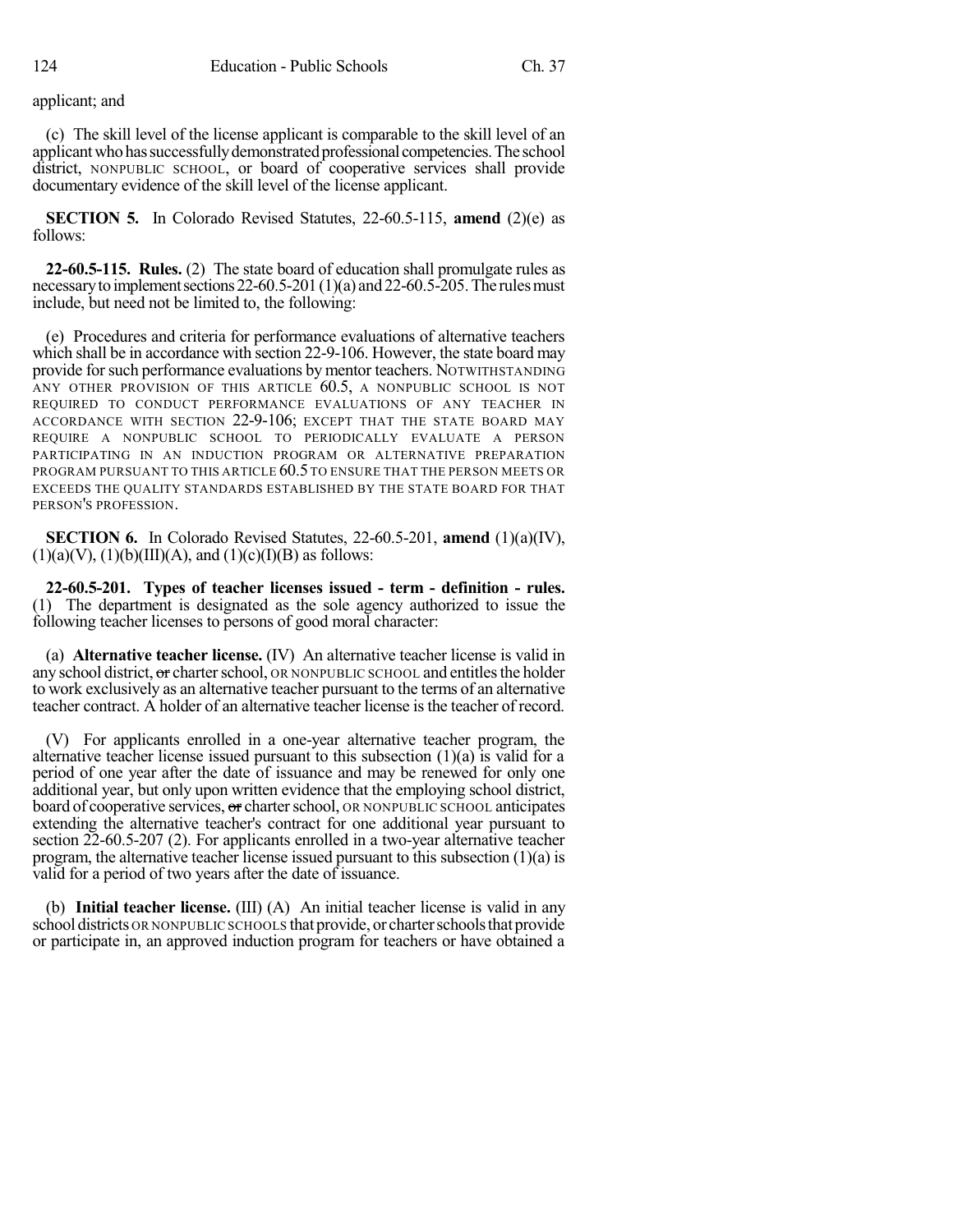waiver of the approved induction program requirement pursuant to section 22-60.5-114 (2). Except as otherwise provided in subsection  $(1)(b)(III)(B)$  of this section, any initial license issued pursuant to this subsection (1)(b) is valid for a period of three years after the date of issuance and is renewable only once for an additional period of three years.

(c) **Professionalteacher license.**(I) Except asotherwiseprovidedinsubsections  $(1)(c)(II), (1)(c)(II.5),$  and  $(1)(c)(II.7)$  of this section, the department of education may, in its discretion, issue a professional teacher license to any applicant who:

(B) Has completed an approved induction program and has been recommended for licensure by the school districts, charter school, or the institute, OR NONPUBLIC SCHOOL that provided such induction program; except that the applicant need not complete an approved induction program as an initial teacher licensee if the applicant previously completed an induction program while teaching under an adjunct instructor authorization, an emergency authorization, or an interim authorization or if the school district or charter school in which the applicant is employed has obtained a waiver of the induction program requirement pursuant to section 22-60.5-114 (2). If the applicant is employed by a school district,  $\sigma$  charter school, OR NONPUBLIC SCHOOL that has obtained a waiver of the induction program requirement, the applicant shall demonstrate completion of any requirements specified in the school district's, or charter school's, OR NONPUBLIC SCHOOL's plan for support, assistance, and training of initially licensed educators.

**SECTION 7.** In Colorado Revised Statutes, 22-60.5-204, **amend** (1) and (2) as follows:

**22-60.5-204. Approved induction program - initial teacher licensee.**(1) Any approved induction program of a school district or districts, charter school, or the institute, OR NONPUBLIC SCHOOL for initial teacher licensees may include, but is not limited to, supervision by mentor teachers; ongoing professional development and training, including ethics; and performance evaluations. Such school district or districts, charter school, or the institute, OR NONPUBLIC SCHOOL may enter into agreements with accepted institutions of higher education in regard to the organization,management, and operation of an approved induction program, or any portion thereof. The school district's or districts' performance evaluations must be conducted in accordance with section 22-9-106; however, the state board of education may provide by rule for performance evaluations by mentor teachers.

 $(2)$  The approved induction program of any individual initial teacher licensee may be extended if deemed necessary by the school district or districts, charter school, or the institute, OR NONPUBLIC SCHOOL providing such program; however, such program shall not exceed a maximum of three years.

**SECTION 8.** In Colorado Revised Statutes, 22-60.5-207, **add** (3) as follows:

**22-60.5-207. Alternative teacher contracts.** (3) THE PROVISIONS OF THIS SECTION DO NOT APPLY TO ALTERNATIVE TEACHER CONTRACTS ENTERED INTO BY NONPUBLIC SCHOOLS.

**SECTION 9.** In Colorado Revised Statutes, 22-60.5-210, **amend** (1)(a)(II) and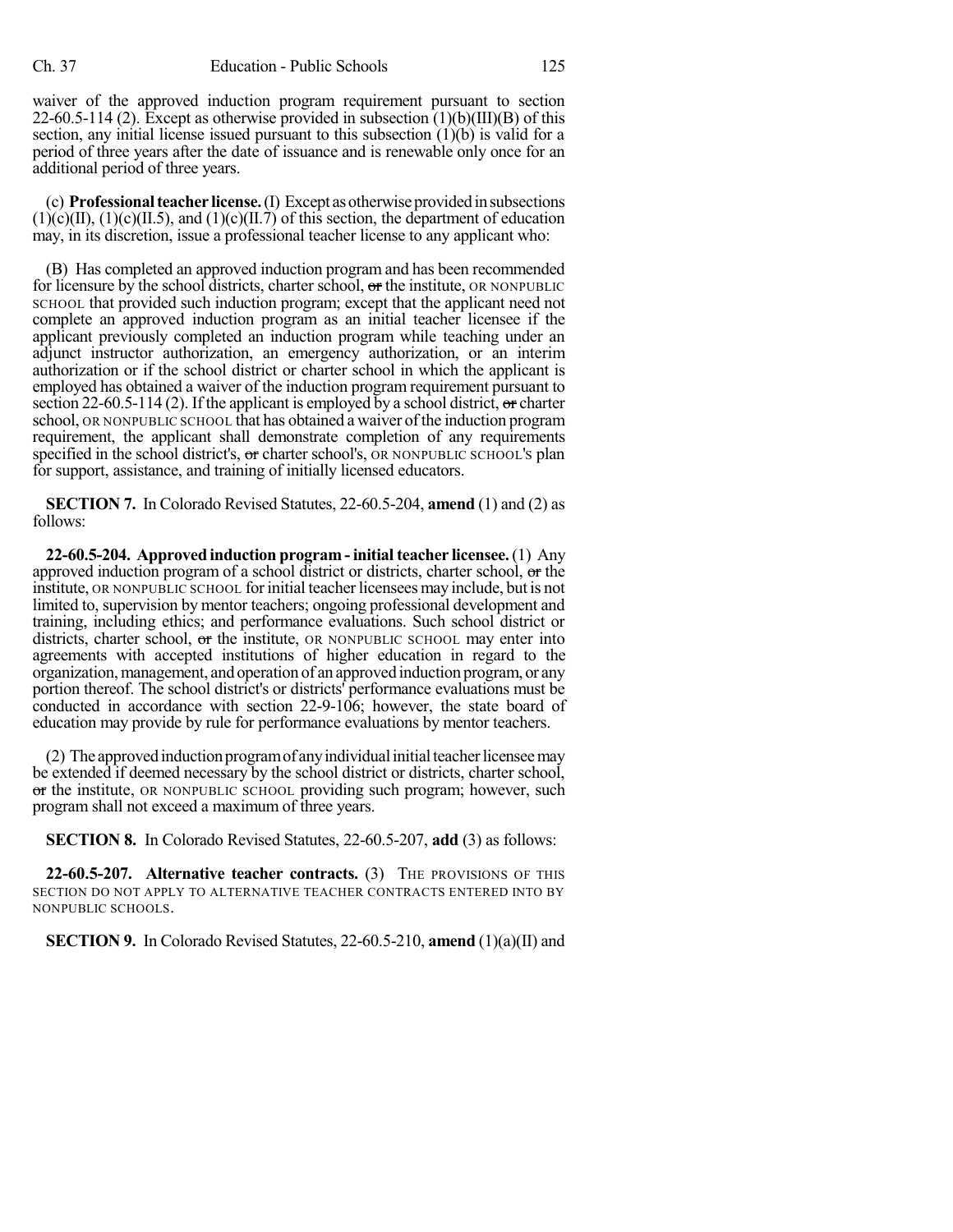## $(1)(b)(I)(B)$  as follows:

**22-60.5-210. Types of special services licenses issued - term - definition.** (1) The department of education is designated as the sole agency authorized to issue the following types of special services licenses to persons of good moral character:

(a) **Initial special services license.** (II) An initial special services license shall be valid in any school districts OR NONPUBLIC SCHOOLS that provide, or charter schools that provide or participate in, an approved induction program for special services providers or have obtained a waiver of the approved induction program requirement pursuant to section 22-60.5-114 (2). Any initial special services license issued pursuant to this subsection  $(1)(a)$  shall be IS valid for a period of three years after the date of issuance and is renewable only once for an additional period of three years; except that, if an initial special services licensee is unable to complete an induction program for reasons other than incompetence, the state board of education may renew the licensee's initial special services license for one or more additional three-year periods upon the initial licensee's showing of good cause for inability to complete an approved induction program.

(b) **Professional special services license.** (I) Except as otherwise provided in subsection  $(1)(b)(I.5)$  of this section, the department of education may, in its discretion, issue a professional special services license to any applicant who:

(B) Has completed an approved induction program for special services providers and has been recommended for licensure by the school district, charter school, or the institute, OR NONPUBLIC SCHOOL that provided such induction program; except that the applicant need not complete an approved induction program as an initial special services licensee if the applicant previously completed an induction program while employed under an emergency authorization or a temporary educator eligibility authorization or if the school district or charter school in which the applicant is employed has obtained a waiver of the induction program requirement pursuant to section 22-60.5-114 (2). If the applicant is employed by a school district, charterschool, NONPUBLIC SCHOOL, orthe institute that has obtained a waiver ofthe induction program requirement, the applicant shall demonstrate completion of any requirements specified in the school district's, or charter school's, OR NONPUBLIC SCHOOL'S plan for support, assistance, and training of initially licensed educators.

**SECTION 10.** In Colorado Revised Statutes, 22-60.5-213, **amend** (1) and (2) as follows:

**22-60.5-213. Approvedinductionprograms-initialspecialserviceslicensees.** (1) Any approved induction program of a school district or districts,  $\Theta$  charter school, OR NONPUBLIC SCHOOL for initial special services licensees may include, but shall not be limited to, supervision by mentor special services providers; ongoing professional development and training, including ethics; and performance evaluations. Such school district or districts, charter schools, or the institute, OR NONPUBLIC SCHOOLS mayenterinto agreementswithacceptedinstitutionsof higher education in regard to the organization, management, and operation of an approved induction program, or any portion thereof. The school district's or districts' performance evaluations must be conducted in accordance with section 22-9-106;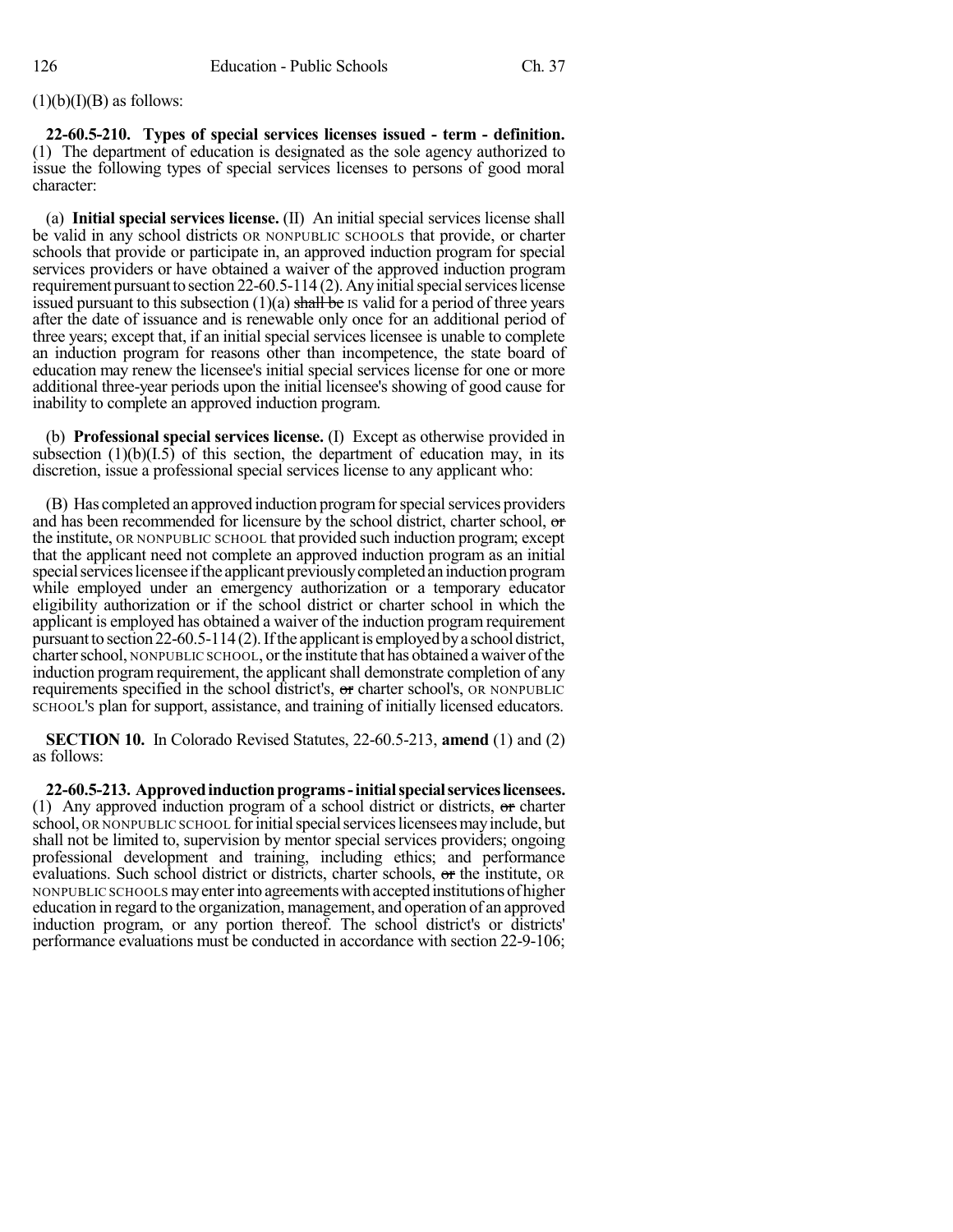however, the state board of education may provide by rule for performance evaluations by mentor special services providers.

(2) The approved induction program of any initial special services licensee may be extended if deemed necessary by the school district or districts, or charter school, OR NONPUBLIC SCHOOL providing such program; however, such program shall not be extended so that such program exceeds three years.

**SECTION 11.** In Colorado Revised Statutes, 22-60.5-301, **amend** (1)(a)(I)(C),  $(1)(a)(II)$ , and  $(1)(b)(I)(C)$  as follows:

**22-60.5-301. Types of principal licensesissued - term.** (1) The department of education is designated as the sole agency authorized to issue the following principal licenses to persons of good moral character:

(a) **Initial principal license.** (I) The department of education, in its discretion, may issue an initial principal license to any applicant who:

(C) Has completed three or more years of successful experience working with students as a licensed or certificated professional in a public or nonpublic elementary or secondary school in this state or another state OR HAS THREE OR MORE YEARS OF EXPERIENCE WORKING WITH STUDENTS AS A PROFESSIONAL IN A NONPUBLIC SCHOOL;

(II) An initial principal license is valid in any school districts OR NONPUBLIC SCHOOLS that provide, or charter schools that provide or participate in, an approved induction program for principals or have obtained a waiver of the approved induction program requirement pursuant to section 22-60.5-114 (2). Any initial principal license issued pursuant to this subsection (1)(a) is valid for a period of three years after the date of issuance and is renewable only once for an additional period of three years; except that, if an initial principal licensee is unable to complete an induction program for reasons other than incompetence, the state board of education may renew the licensee's initial principal license for one or more additional three-year periods upon the initial licensee's showing of good cause for inability to complete an approved induction program.

(b) **Professional principal license.** (I) Except as otherwise provided in subsection  $(1)(b)(I.5)$  of this section, the department of education may, in its discretion, issue a professional principal license to any applicant who:

(C) Has completed an approved induction program for principals and has been recommended for licensure by the school districts, charter school, or the institute, OR NONPUBLIC SCHOOL that provided such induction program; except that the applicant need not complete an approved induction program as an initial principal licensee ifthe applicant previouslycompletedaninductionprogramwhile employed under an emergency authorization or a principal authorization or if the school district or charter school in which the applicant is employed has obtained a waiver of the induction program requirement pursuant to section 22-60.5-114 (2). If the applicant is employed by a school district, or charter school, OR NONPUBLIC SCHOOL that has obtained a waiver of the induction program requirement, the applicant shall demonstrate completion of any requirements specified in the school district's,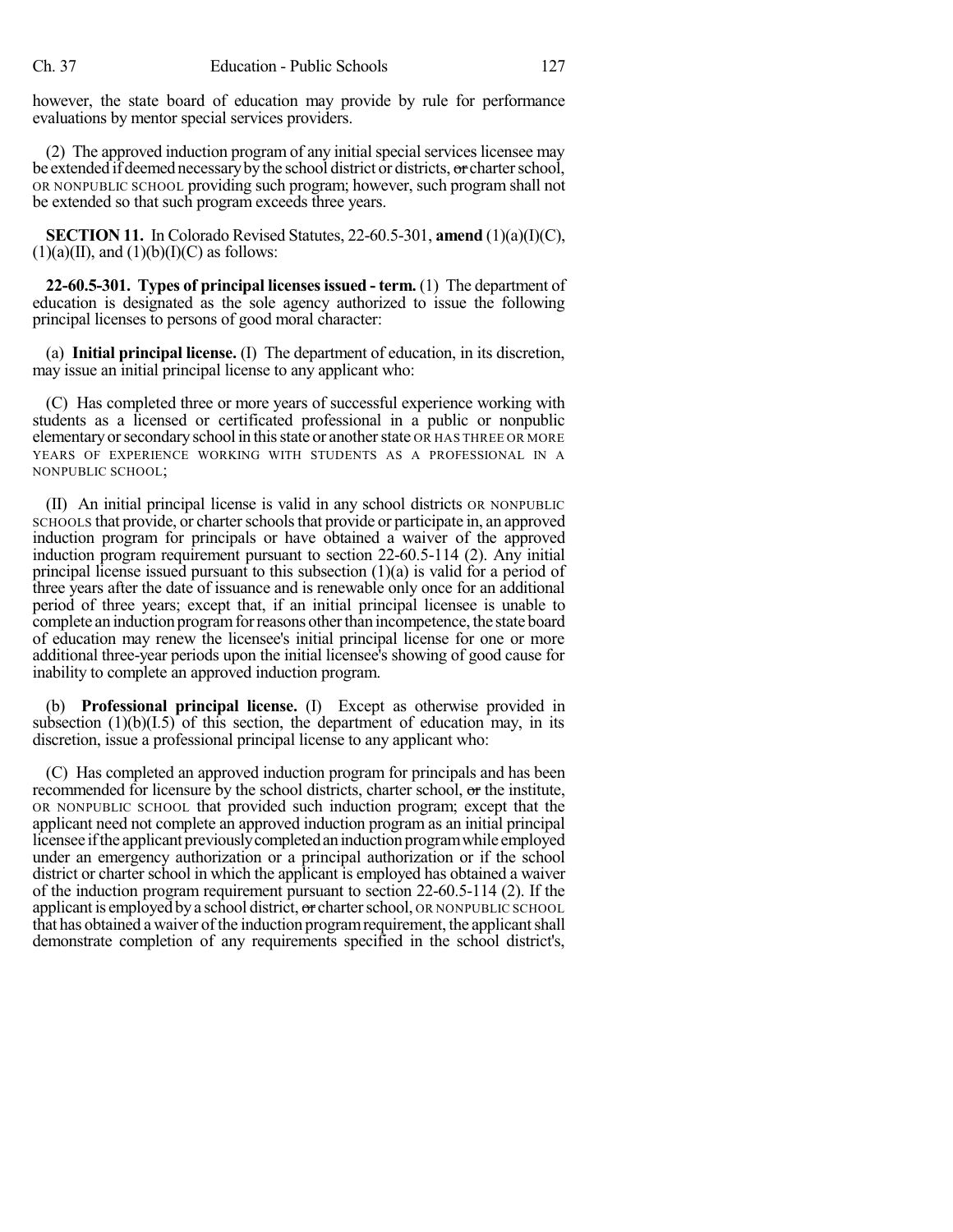charter school's, or the institute's, OR NONPUBLIC SCHOOL'S plan for support, assistance, and training of initially licensed educators.

**SECTION 12.** In Colorado Revised Statutes, 22-60.5-304, **amend** (1) and (2) as follows:

**22-60.5-304. Approved induction programs - initial principal licensees.** (1) Any approved induction programof a school district or districts, charterschool, or the institute, OR NONPUBLIC SCHOOL for initial principal licensees may include, but is not limited to, supervision by mentor principals; ongoing professional development and training, including ethics; and performance evaluations. Such school district or districts, charter school, or the institute, OR NONPUBLIC SCHOOL may enter into agreements with accepted institutions of higher education in regard to the organization, management, and operation of an approved induction program, or any portion thereof. The school district's or districts' performance evaluations must be conducted in accordance with section 22-9-106; however, the state board of educationmayprovide byrule for performance evaluations bymentor principals.

(2) The approved induction program of any individual initial principal licensee may be extended if deemed necessary by the school district or districts, charter school, or the institute, OR NONPUBLIC SCHOOL providing such program; however, such program shall not exceed a maximum of three years.

**SECTION 13.** In Colorado Revised Statutes, 22-60.5-305.5, **amend** (2), (3) introductory portion, and (4) as follows:

**22-60.5-305.5. Alternative principal preparation program - legislative declaration.** (2) A school district or charter school may employ as a principal or a vice-principal a person who holds a principal authorization issued pursuant to section 22-60.5-111 (14). A person who is employed by a school district under a principal authorization may perform the duties of a principal or a vice-principal in a school so long as the person is under the supervision of a professional principal licensee. APERSON WHO HOLDS A PRINCIPAL AUTHORIZATION ISSUED PURSUANT TO SECTION 22-60.5-111 (14) MAY PARTICIPATE IN AN INDIVIDUALIZED ALTERNATIVE PRINCIPAL PROGRAM OFFERED BY A NONPUBLIC SCHOOL.The school district, charter school, NONPUBLIC SCHOOL, or the institute shall collaborate with the person in designing an individualized alternative principal program, which the person shall complete while employed under the authorization. The school district, charter school, NONPUBLIC SCHOOL, or the institute may work with a governmental, nonprofit, or for-profit entity in designing and implementing the individualized alternative principal program. The individualized alternative principal program is subject to approval by the state board of education as provided in section  $22-60.5-111$  (14) and in accordance with rules adopted by the state board of education.

(3) In designing an individualized alternative principal program, the school district,  $\sigma$  charter school, OR NONPUBLIC SCHOOL shall, at a minimum, ensure that:

(4) In designing an individualized alternative principal program, the school district, charter school,  $\sigma$ r the institute, OR NONPUBLIC SCHOOL shall assess the needs ofthe school to which the person employed underthe principal authorization would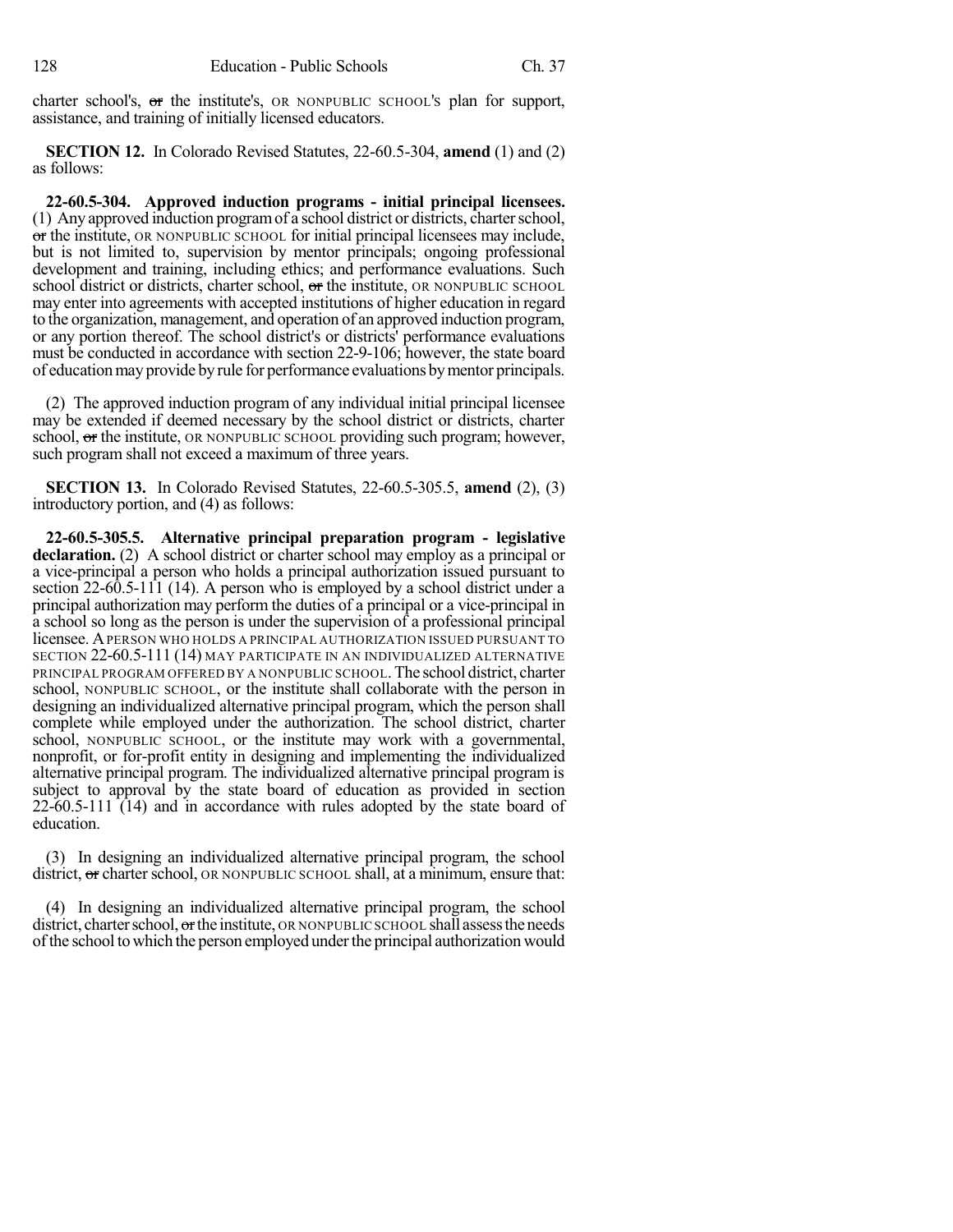be assigned and ensure that the person receives training that will equip the person to meet the specific needs of the school and the community in which it is located.

**SECTION 14.** In Colorado Revised Statutes, 22-60.5-306, **amend** (1)(a)(II) and  $(1)(b)(I)(C)$  as follows:

**22-60.5-306. Types of administrator licenses issued - term.** (1) The department of education is designated as the sole agency authorized to issue the following types of administrator licenses to persons of good moral character:

(a) **Initial administrator license.** (II) An initial administrator license shall be valid in anyschool districts OR NONPUBLIC SCHOOLS that provide, or charterschools that provide or participate in, an approved induction program for administrators or have obtained a waiver of the approved induction programrequirement pursuant to section 22-60.5-114 (2). Any initial administrator license issued pursuant to this subsection  $(1)(a)$  shall be valid for a period of three years after the date of issuance and is renewable only once for an additional period of three years; except that, if an initial administrator licensee is unable to complete an induction program for reasons other than incompetence, the state board of education may renew the licensee's initial administrator license for one or more additional three-year periods upon the initial licensee's showing of good cause for inability to complete an approved induction program.

(b) **Professional administrator license.** (I) Except as otherwise provided in subsection  $(1)(b)(I.5)$  of this section, the department of education may, in its discretion, issue a professional administrator license to any applicant who:

(C) Has completed an approved induction program for administrators and has been recommended for licensure by the school districts, charter schools, or the institute, OR NONPUBLIC SCHOOL that provided such induction program; except that the applicant need not complete an approved induction program as an initial administrator licensee if the applicant previously completed an induction program while employed under an emergency authorization or a temporary educator eligibility authorization or if the school district or charter school in which the applicant is employed has obtained a waiver of the induction program requirement pursuant to section 22-60.5-114 (2). If the applicant is employed by a NONPUBLIC SCHOOL, OR BY A school district, a charter school, or the institute that has obtained a waiver of the induction program requirement, the applicant shall demonstrate completion of any requirements specified in the school district's OR NONPUBLIC SCHOOL'S plan for support, assistance, and training of initially licensed educators.

**SECTION 15.** In Colorado Revised Statutes, 22-60.5-309, **amend** (1) and (2) as follows:

**22-60.5-309. Approved induction programs-initial administrator licensees.** (1) Anyapproved induction programof a school district or districts, charterschool, or the institute, OR NONPUBLIC SCHOOL for initial administrator licensees may include, but shall not be limited to, supervision by mentor administrators; ongoing professional development and training, including ethics; and performance evaluations. Such school district or districts, charter school, or the institute, OR NONPUBLIC SCHOOL may enter into agreements with accepted institutions of higher